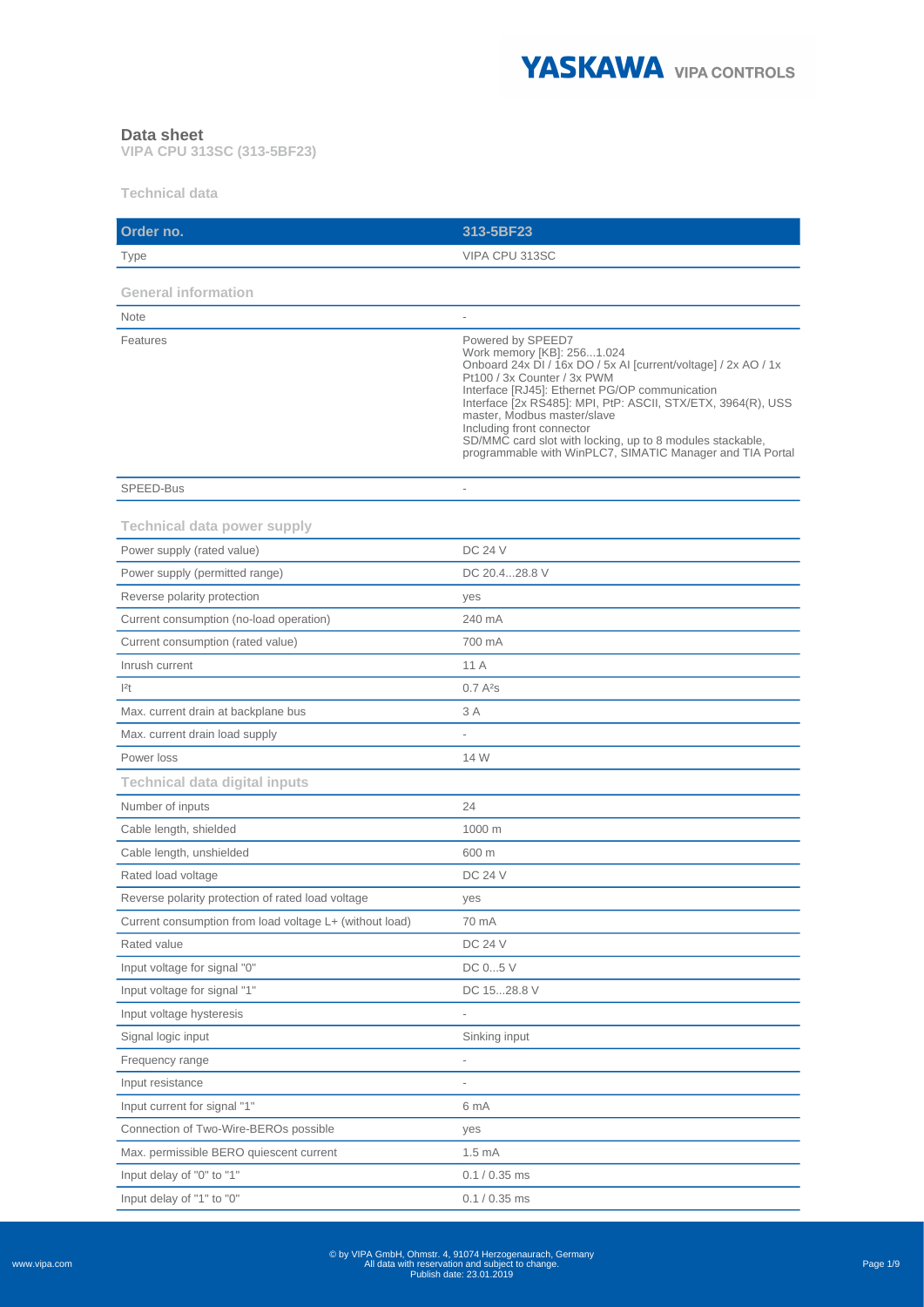

| configuration                                                     |                                   |
|-------------------------------------------------------------------|-----------------------------------|
| Number of simultaneously utilizable inputs vertical configuration | 24                                |
| Input characteristic curve                                        | IEC 61131-2, type 1               |
| Initial data size                                                 | 3 Byte                            |
| <b>Technical data digital outputs</b>                             |                                   |
| Number of outputs                                                 | 16                                |
| Cable length, shielded                                            | 1000 m                            |
| Cable length, unshielded                                          | 600 m                             |
| Rated load voltage                                                | <b>DC 24 V</b>                    |
| Reverse polarity protection of rated load voltage                 |                                   |
| Current consumption from load voltage L+ (without load)           | 100 mA                            |
| Total current per group, horizontal configuration, 40°C           | 3 A                               |
| Total current per group, horizontal configuration, 60°C           | 2 A                               |
| Total current per group, vertical configuration                   | 2A                                |
| Output voltage signal "1" at min. current                         | $L+ (-0.8 V)$                     |
| Output voltage signal "1" at max. current                         | $L+ (-0.8 V)$                     |
| Output current at signal "1", rated value                         | 0.5A                              |
| Signal logic output                                               | Sinking output                    |
| Output current, permitted range to 40°C                           | 5 mA to 0.6 A                     |
| Output current, permitted range to 60°C                           | 5 mA to 0.6 A                     |
| Output current at signal "0" max. (residual current)              | 0.5 <sub>mA</sub>                 |
| Output delay of "0" to "1"                                        | $100 \mu s$                       |
| Output delay of "1" to "0"                                        | $100 \mu s$                       |
| Minimum load current                                              | $\overline{\phantom{a}}$          |
| Lamp load                                                         | 5 W                               |
| Parallel switching of outputs for redundant control of a load     | possible                          |
| Parallel switching of outputs for increased power                 | not possible                      |
| Actuation of digital input                                        | yes                               |
| Switching frequency with resistive load                           | max. 2.5 kHz                      |
| Switching frequency with inductive load                           | max. 0.5 Hz                       |
| Switching frequency on lamp load                                  | max. 2.5 kHz                      |
| Internal limitation of inductive shut-off voltage                 | $L+ (-52 V)$                      |
| Short-circuit protection of output                                | yes, electronic                   |
| Trigger level                                                     | 1 A                               |
| Number of operating cycle of relay outputs                        |                                   |
| Switching capacity of contacts                                    |                                   |
| Output data size                                                  | 2 Byte                            |
| <b>Technical data analog inputs</b>                               |                                   |
| Number of inputs                                                  | 5                                 |
| Cable length, shielded                                            | 200 m                             |
| Rated load voltage                                                | <b>DC 24 V</b>                    |
| Reverse polarity protection of rated load voltage                 | yes                               |
| Current consumption from load voltage L+ (without load)           | L,                                |
| Voltage inputs                                                    | yes                               |
| Min. input resistance (voltage range)                             | 100 kOhm                          |
| Input voltage ranges                                              | $0 V  + 10 V$<br>$-10$ V $$ +10 V |

24

Number of simultaneously utilizable inputs horizontal

www.vipa.com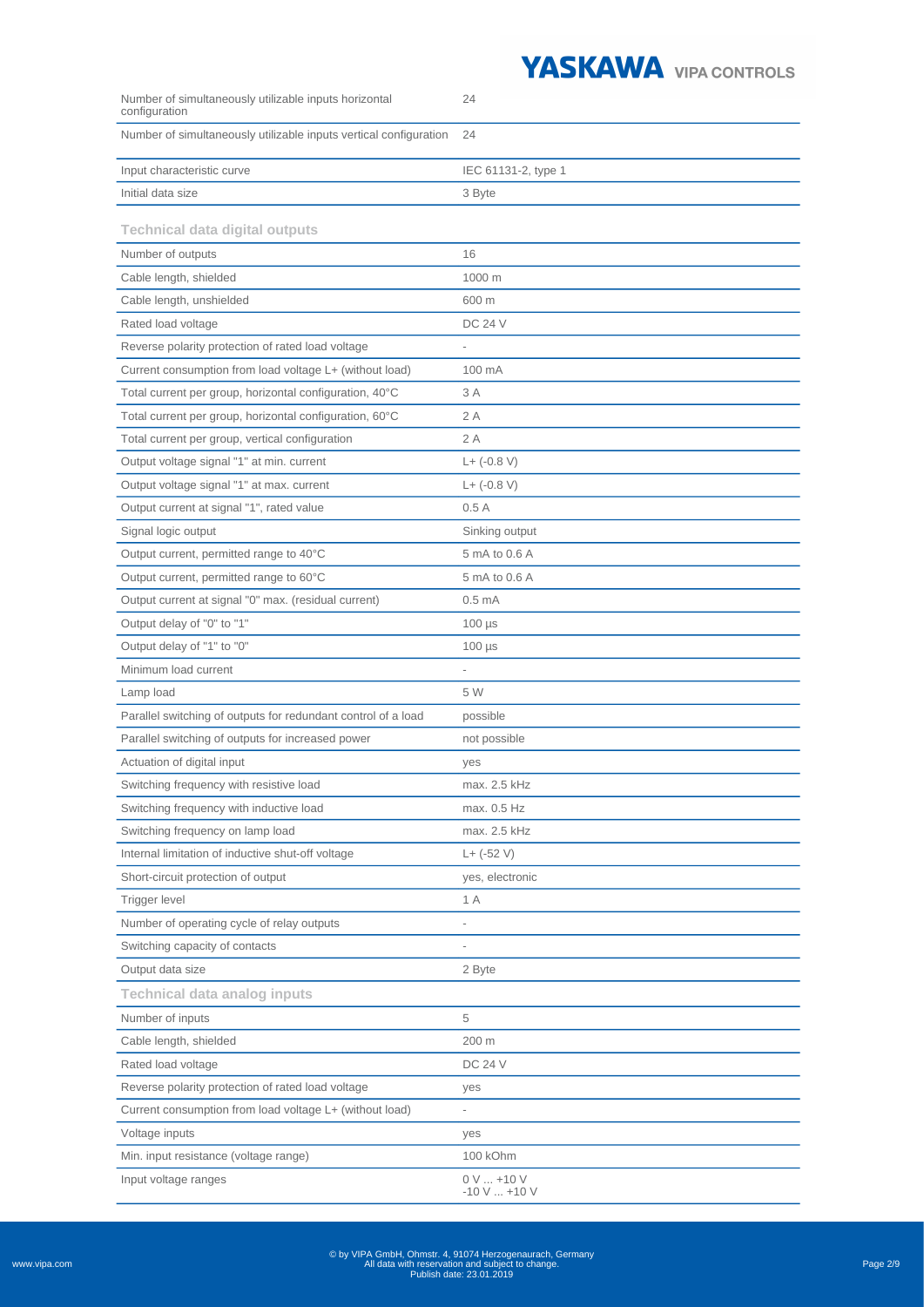

| Operational limit of voltage ranges                         | $+/-0.3%$                           |
|-------------------------------------------------------------|-------------------------------------|
| Operational limit of voltage ranges with SFU                |                                     |
| Basic error limit voltage ranges                            | $+/-0.2%$                           |
| Basic error limit voltage ranges with SFU                   |                                     |
| Destruction limit voltage                                   | max. 30V                            |
| Current inputs                                              | yes                                 |
| Max. input resistance (current range)                       | 100 Ohm                             |
| Input current ranges                                        | 0 mA  +20 mA                        |
|                                                             | $-20$ mA $ +20$ mA<br>+4 mA  +20 mA |
| Operational limit of current ranges                         | $+/-0.3%$                           |
| Operational limit of current ranges with SFU                |                                     |
| Basic error limit current ranges                            | $+/-0.2%$                           |
| Radical error limit current ranges with SFU                 |                                     |
| Destruction limit current inputs (electrical current)       | max. 50mA                           |
| Destruction limit current inputs (voltage)                  | max. 30V                            |
| Resistance inputs                                           | yes                                 |
| Resistance ranges                                           | 0  600 Ohm                          |
| Operational limit of resistor ranges                        | $+/-0.4%$                           |
| Operational limit of resistor ranges with SFU               |                                     |
| Basic error limit                                           | $+/-0.2%$                           |
| Basic error limit with SFU                                  |                                     |
| Destruction limit resistance inputs                         | max. 15V                            |
| Resistance thermometer inputs                               | yes                                 |
| Resistance thermometer ranges                               | Pt100                               |
| Operational limit of resistance thermometer ranges          | $+/-0.6%$                           |
| Operational limit of resistance thermometer ranges with SFU |                                     |
| Basic error limit thermoresistor ranges                     | $+/-0.4%$                           |
| Basic error limit thermoresistor ranges with SFU            |                                     |
| Destruction limit resistance thermometer inputs             | max. 15V                            |
| Thermocouple inputs                                         |                                     |
| Thermocouple ranges                                         |                                     |
| Operational limit of thermocouple ranges                    |                                     |
| Operational limit of thermocouple ranges with SFU           |                                     |
| Basic error limit thermoelement ranges                      | $\overline{\phantom{0}}$            |
| Basic error limit thermoelement ranges with SFU             | $\overline{a}$                      |
| Destruction limit thermocouple inputs                       |                                     |
| Programmable temperature compensation                       |                                     |
| External temperature compensation                           |                                     |
| Internal temperature compensation                           |                                     |
| Technical unit of temperature measurement                   | $^{\circ}C, ^{\circ}F, K$           |
| Resolution in bit                                           | 12                                  |
| Measurement principle                                       | successive approximation            |
| Basic conversion time                                       | 1 ms                                |
| Noise suppression for frequency                             | 80 dB                               |
| Initial data size                                           | 10 Byte                             |
|                                                             |                                     |
| <b>Technical data analog outputs</b>                        |                                     |
| Number of outputs                                           | 2                                   |
| Cable length, shielded                                      | 200 m                               |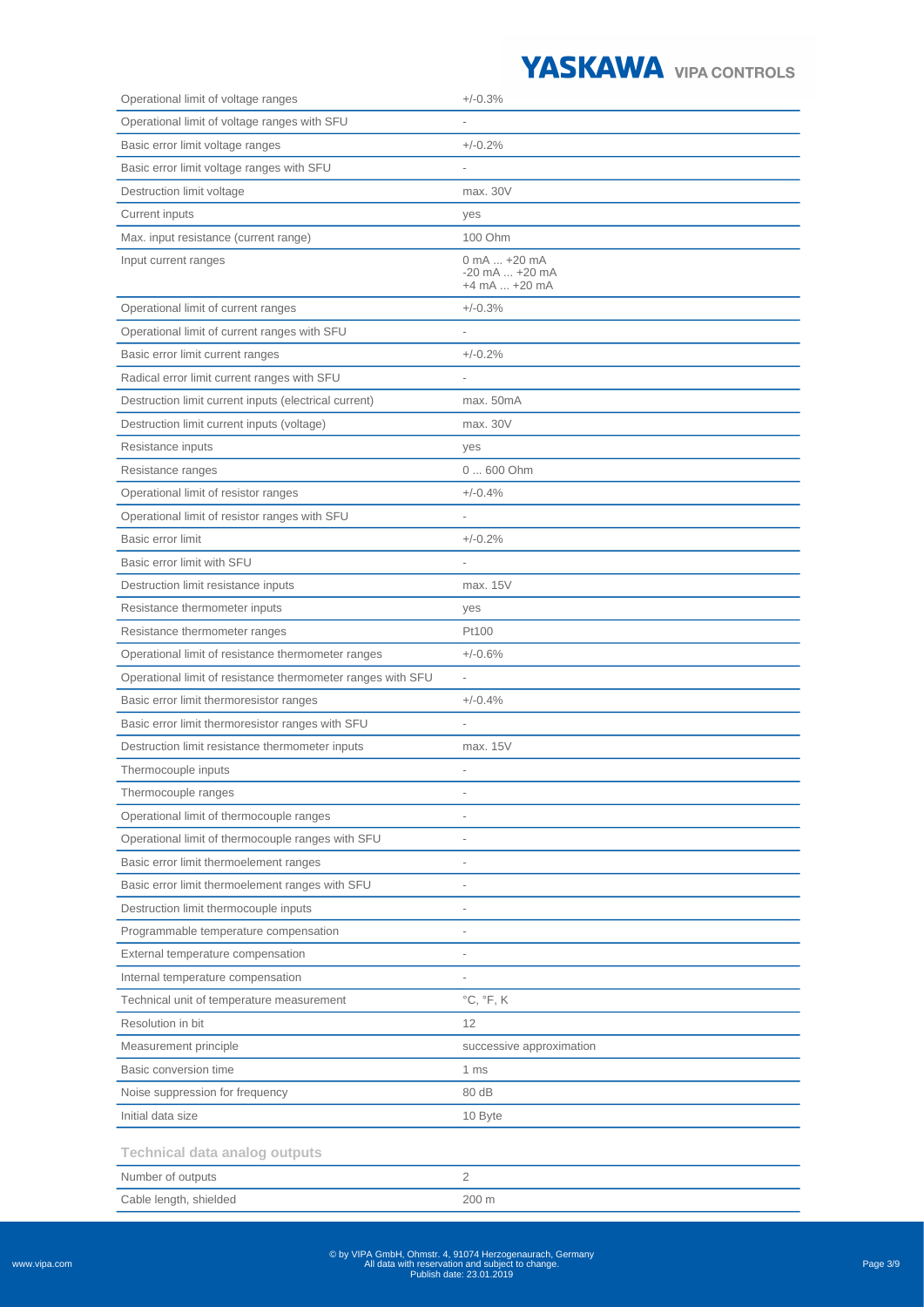

| Rated load voltage                                      |                                                      |
|---------------------------------------------------------|------------------------------------------------------|
| Reverse polarity protection of rated load voltage       |                                                      |
| Current consumption from load voltage L+ (without load) |                                                      |
| Voltage output short-circuit protection                 | yes                                                  |
| Voltage outputs                                         | yes                                                  |
| Min. load resistance (voltage range)                    | 1 kOhm                                               |
| Max. capacitive load (current range)                    | $1 \mu F$                                            |
| Max. inductive load (current range)                     | 25 mA                                                |
| Output voltage ranges                                   | $-10$ V $$ +10 V<br>$0 V  + 10 V$                    |
| Operational limit of voltage ranges                     | $+/-0.2%$                                            |
| Basic error limit voltage ranges with SFU               | $+/-0.1%$                                            |
| Destruction limit against external applied voltage      | max. 16V (30V / 10s)                                 |
| Current outputs                                         | yes                                                  |
| Max. in load resistance (current range)                 | 500 Ohm                                              |
| Max. inductive load (current range)                     | $100 \mu H$                                          |
| Typ. open circuit voltage current output                | 15 V                                                 |
| Output current ranges                                   | $-20$ mA $ + 20$ mA<br>0 mA  +20 mA<br>+4 mA  +20 mA |
| Operational limit of current ranges                     | $+/-0.3%$                                            |
| Radical error limit current ranges with SFU             | $+/-0.2%$                                            |
| Destruction limit against external applied voltage      | max. 16V (30V / 10s)                                 |
| Settling time for ohmic load                            | 0.5 <sub>ms</sub>                                    |
| Settling time for capacitive load                       | 0.5 <sub>ms</sub>                                    |
| Settling time for inductive load                        | 0.5 <sub>ms</sub>                                    |
| Resolution in bit                                       | 12                                                   |
| Conversion time                                         | 1 ms                                                 |
| Substitute value can be applied                         | no                                                   |
| Output data size                                        | 4 Byte                                               |
| <b>Technical data counters</b>                          |                                                      |
| Number of counters                                      | 3                                                    |
| Counter width                                           | 32 Bit                                               |
| Maximum input frequency                                 | 30 kHz                                               |
| Maximum count frequency                                 | 30 kHz                                               |
| Mode incremental encoder                                | yes                                                  |
| Mode pulse / direction                                  | yes                                                  |
| Mode pulse                                              | yes                                                  |
| Mode frequency counter                                  | yes                                                  |
| Mode period measurement                                 | yes                                                  |
| Gate input available                                    | yes                                                  |
| Latch input available                                   | yes                                                  |
| Reset input available                                   |                                                      |
| Counter output available                                | yes                                                  |
| Load and working memory                                 |                                                      |
| Load memory, integrated                                 | 1024 KB                                              |
| Load memory, maximum                                    | 1024 KB                                              |
| Work memory, integrated                                 | 256 KB                                               |
| Work memory, maximal                                    | 1024 KB                                              |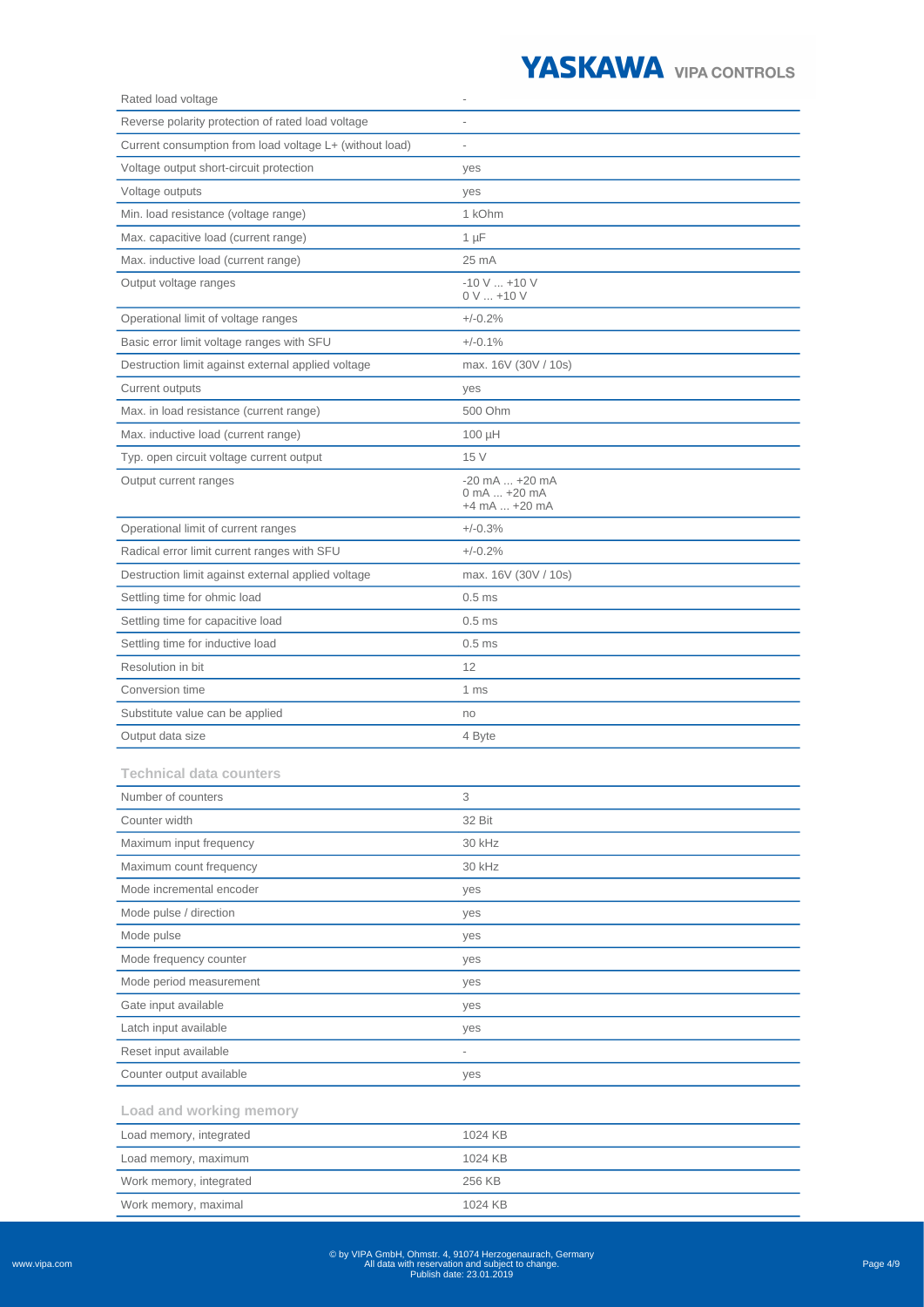## YASKAWA VIPA CONTROLS

| Memory divided in 50% program / 50% data                    | yes                          |
|-------------------------------------------------------------|------------------------------|
| Memory card slot                                            | SD/MMC-Card with max. 2 GB   |
| <b>Hardware configuration</b>                               |                              |
| Racks, max.                                                 | $\overline{4}$               |
| Modules per rack, max.                                      | 8                            |
| Number of integrated DP master                              | 0                            |
| Number of DP master via CP                                  | $\overline{4}$               |
| Operable function modules                                   | 8                            |
| Operable communication modules PtP                          | 8                            |
| Operable communication modules LAN                          | 8                            |
| <b>Status information, alarms, diagnostics</b>              |                              |
| Status display                                              | yes                          |
| Interrupts                                                  | yes                          |
| Process alarm                                               | yes                          |
| Diagnostic interrupt                                        | yes                          |
| Diagnostic functions                                        | no                           |
| Diagnostics information read-out                            | possible                     |
| Supply voltage display                                      | green LED                    |
| Group error display                                         | red SF LED                   |
| Channel error display                                       | red LED per group            |
| <b>Isolation</b>                                            |                              |
| Between channels                                            | yes                          |
| Between channels of groups to                               | 16                           |
| Between channels and backplane bus                          | yes                          |
| Between channels and power supply                           |                              |
| Max. potential difference between circuits                  | DC 75 V/ AC 50 V             |
| Max. potential difference between inputs (Ucm)              | $\overline{a}$               |
| Max. potential difference between Mana and Mintern (Uiso)   | $\overline{\phantom{a}}$     |
| Max. potential difference between inputs and Mana (Ucm)     |                              |
| Max. potential difference between inputs and Mintern (Uiso) | $\qquad \qquad \blacksquare$ |
| Max. potential difference between Mintern and outputs       |                              |
| Insulation tested with                                      | DC 500 V                     |
| <b>Command processing times</b>                             |                              |
| Bit instructions, min.                                      | $0.02$ $\mu$ s               |
| Word instruction, min.                                      | $0.02$ µs                    |
| Double integer arithmetic, min.                             | $0.02 \mu s$                 |
| Floating-point arithmetic, min.                             | $0.12 \,\mu s$               |
|                                                             |                              |

**Timers/Counters and their retentive characteristics**

| Number of S7 counters                            | 512                    |
|--------------------------------------------------|------------------------|
| S7 counter remanence                             | adjustable 0 up to 256 |
| S7 counter remanence adjustable                  | CO. C7                 |
| Number of S7 times                               | 512                    |
| S7 times remanence                               | adjustable 0 up to 256 |
| S7 times remanence adjustable                    | not retentive          |
| Data range and retentive characteristic          |                        |
| Number of flags                                  | 8192 Byte              |
| Bit memories retentive characteristic adjustable | adjustable 0 up to 256 |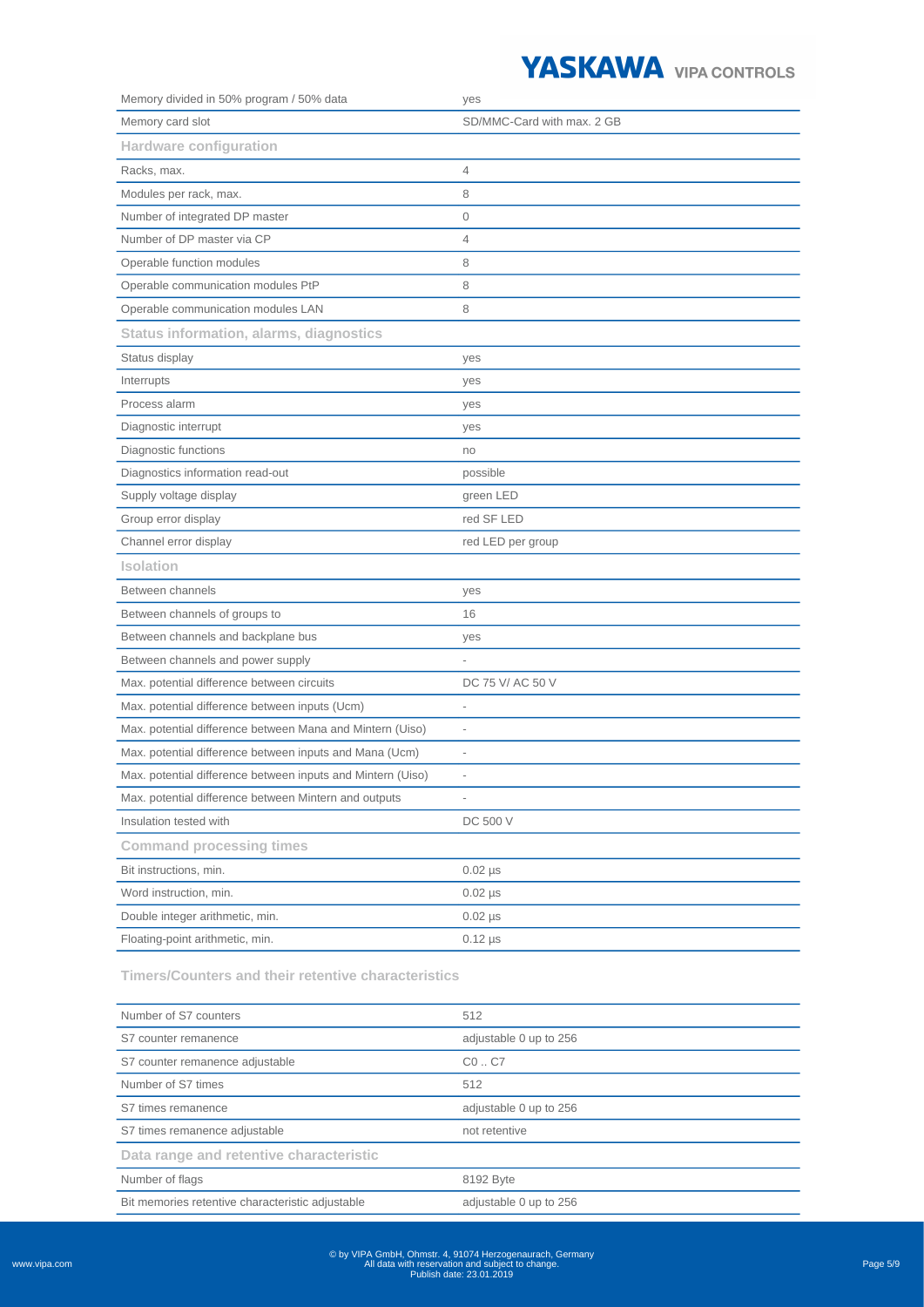## YASKAWA VIPA CONTROLS

| Bit memories retentive characteristic preset        | MB0  MB15       |
|-----------------------------------------------------|-----------------|
| Number of data blocks                               | 4095            |
| Max. data blocks size                               | 64 KB           |
| Max. local data size per execution level            | 510 Byte        |
|                                                     |                 |
| <b>Blocks</b>                                       |                 |
| Number of OBs                                       | 15              |
| Number of FBs                                       | 2048            |
| Number of FCs                                       | 2048            |
| Maximum nesting depth per priority class            | 8               |
| Maximum nesting depth additional within an error OB | 4               |
| Time                                                |                 |
| Real-time clock buffered                            | yes             |
| Clock buffered period (min.)                        | 6 w             |
| Accuracy (max. deviation per day)                   | 10 <sub>s</sub> |
| Number of operating hours counter                   | 8               |
| Clock synchronization                               | yes             |
| Synchronization via MPI                             | Master/Slave    |
| Synchronization via Ethernet (NTP)                  | no              |
| Address areas (I/O)                                 |                 |
| Input I/O address area                              | 1024 Byte       |
| Output I/O address area                             | 1024 Byte       |
|                                                     |                 |
| Input process image maximal                         | 128 Byte        |
| Output process image maximal                        | 128 Byte        |
| Digital inputs                                      | 1016            |
| Digital outputs                                     | 1008            |
| Digital inputs central                              | 1016            |
| Digital outputs central                             | 1008            |
| Integrated digital inputs                           | 24              |
| Integrated digital outputs                          | 16              |
| Analog inputs                                       | 253             |
| Analog outputs                                      | 250             |
| Analog inputs, central                              | 253             |
| Analog outputs, central                             | 250             |
| Integrated analog inputs                            | 5               |
| Integrated analog outputs                           | 2               |
| <b>Communication functions</b>                      |                 |
| PG/OP channel                                       | yes             |
| Global data communication                           | yes             |
| Number of GD circuits, max.                         | 4               |
| Size of GD packets, max.                            | 22 Byte         |
| S7 basic communication                              | yes             |
| S7 basic communication, user data per job           | 76 Byte         |
| S7 communication                                    | yes             |
| S7 communication as server                          | yes             |
| S7 communication as client                          |                 |
| S7 communication, user data per job                 | 160 Byte        |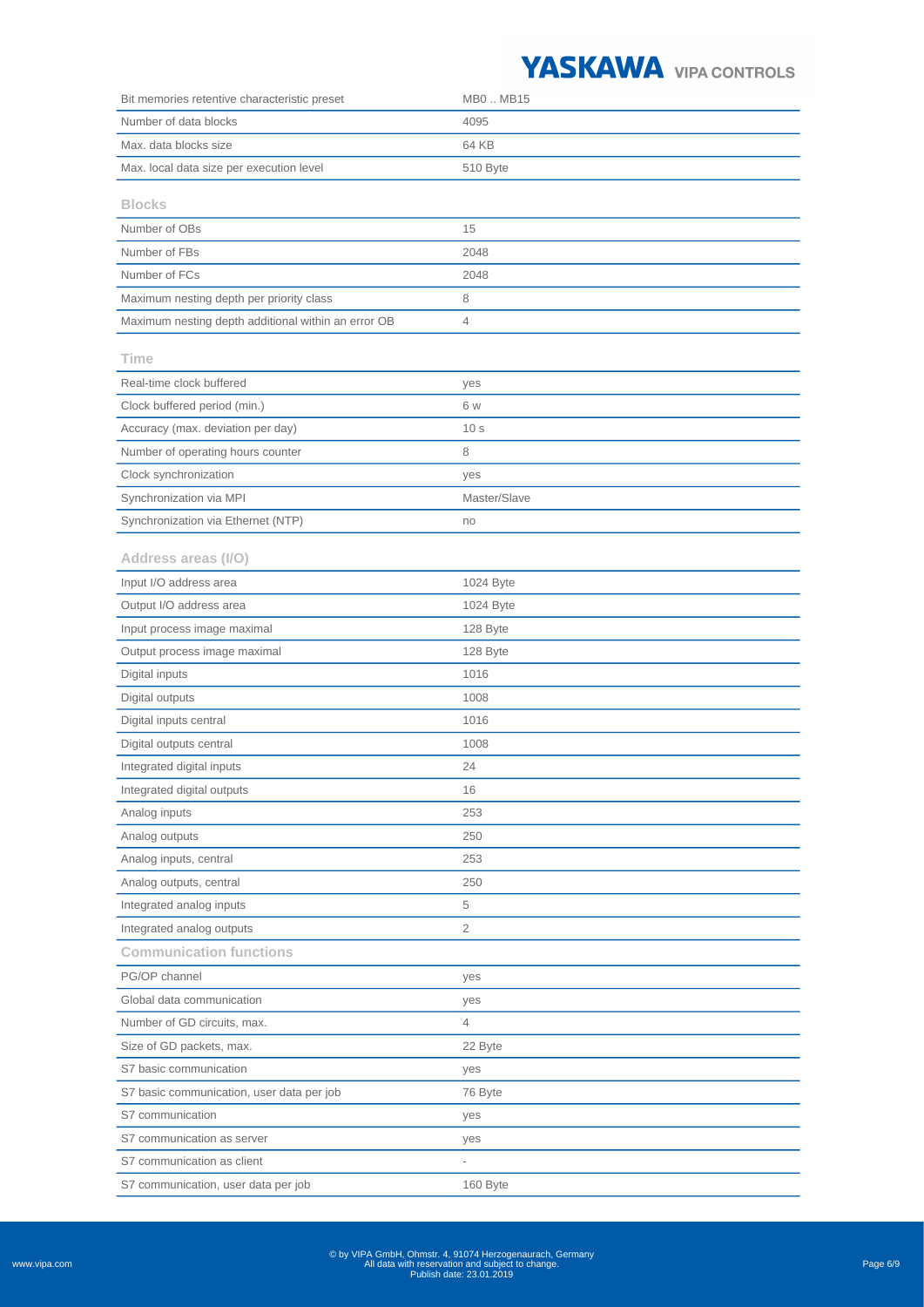## YASKAWA VIPA CONTROLS

| Number of connections, max.           | 32                             |
|---------------------------------------|--------------------------------|
| PWM data                              |                                |
| <b>PWM</b> channels                   | 3                              |
| PWM time basis                        | $0.1$ ms $/ 1$ ms              |
| Period length                         | 465535 / 165535 * time base    |
| Minimum pulse width                   | 00.5 * Period duration         |
| Type of output                        | Highside with 1.1kOhm pulldown |
| <b>Functionality Sub-D interfaces</b> |                                |
| Type                                  | X <sub>2</sub>                 |
| Type of interface                     | <b>RS485</b>                   |
| Connector                             | Sub-D, 9-pin, female           |
| Electrically isolated                 | $\overline{\phantom{0}}$       |
| <b>MPI</b>                            | yes                            |
| MP <sup>2</sup> I (MPI/RS232)         |                                |
| DP master                             | $\overline{\phantom{0}}$       |
| DP slave                              | i,                             |
| Point-to-point interface              |                                |
| 5V DC Power supply                    | max. 90mA, non-isolated        |
| 24V DC Power supply                   | max. 100mA, non-isolated       |
|                                       |                                |
| <b>Type</b>                           | X <sub>3</sub>                 |
| Type of interface                     | <b>RS485</b>                   |
| Connector                             | Sub-D, 9-pin, female           |
| Electrically isolated                 | yes                            |
| <b>MPI</b>                            |                                |
| MP <sup>2</sup> I (MPI/RS232)         | $\overline{\phantom{0}}$       |
| DP master                             | $\overline{a}$                 |
| DP slave                              | $\overline{a}$                 |
| Point-to-point interface              | yes                            |
| 5V DC Power supply                    | max. 90mA, isolated            |
| 24V DC Power supply                   | max. 100mA, non-isolated       |
| <b>Functionality MPI</b>              |                                |
| Number of connections, max.           | 32                             |
| PG/OP channel                         | yes                            |
| Routing                               | $\overline{\phantom{a}}$       |
| Global data communication             | yes                            |
| S7 basic communication                | yes                            |
| S7 communication                      | yes                            |
| S7 communication as server            | yes                            |
| S7 communication as client            |                                |
| Transmission speed, min.              | 19.2 kbit/s                    |
| Transmission speed, max.              | 187.5 kbit/s                   |
| <b>Functionality PROFIBUS master</b>  |                                |
| Number of connections, max.           |                                |
| PG/OP channel                         |                                |
| Routing                               | $\overline{\phantom{0}}$       |
| S7 basic communication                | $\overline{\phantom{a}}$       |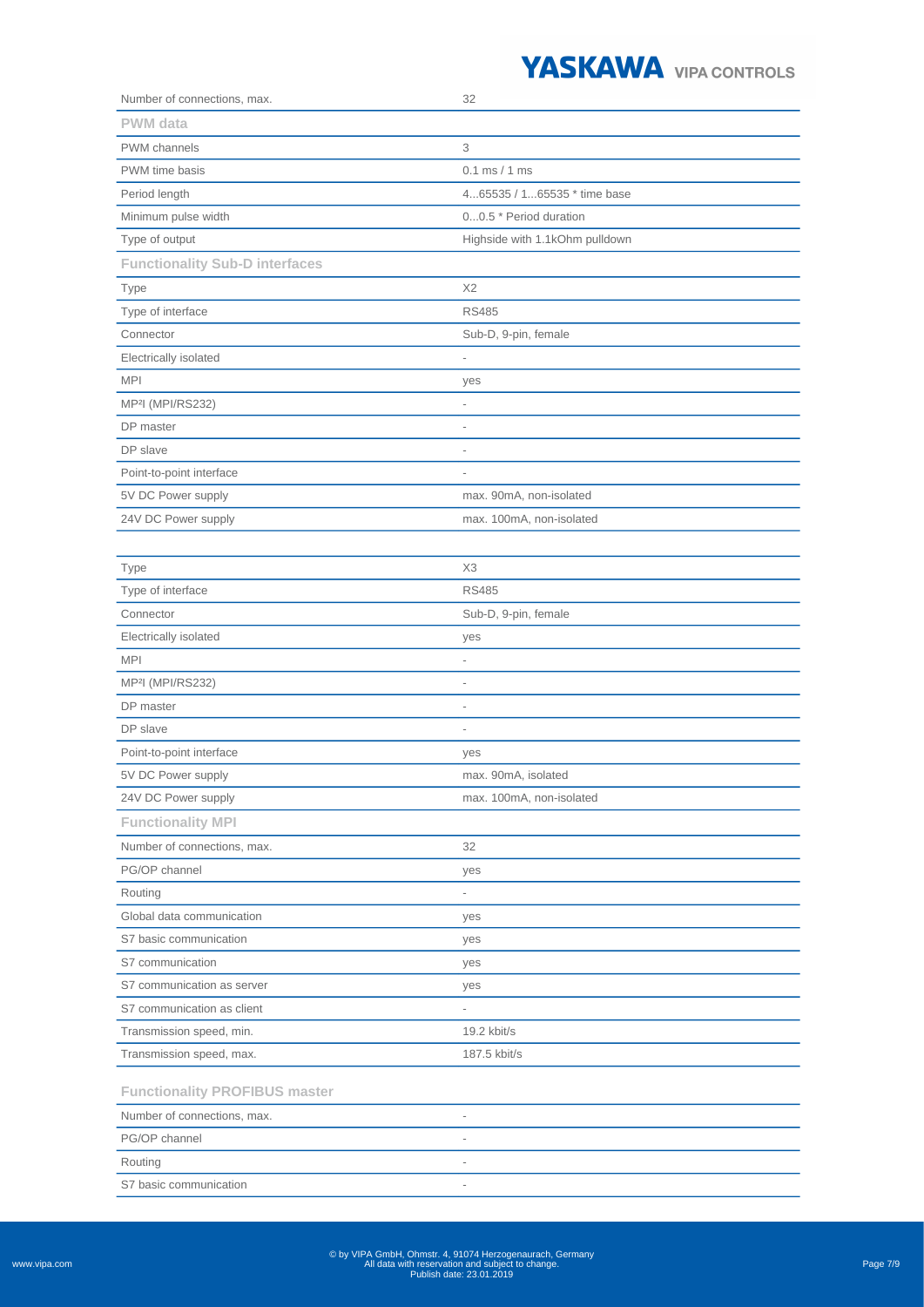

| S7 communication                                    |                          |
|-----------------------------------------------------|--------------------------|
| S7 communication as server                          |                          |
| S7 communication as client                          |                          |
| Activation/deactivation of DP slaves                |                          |
| Direct data exchange (slave-to-slave communication) |                          |
| DPV1                                                |                          |
| Transmission speed, min.                            | $\overline{a}$           |
| Transmission speed, max.                            |                          |
| Number of DP slaves, max.                           |                          |
| Address range inputs, max.                          |                          |
| Address range outputs, max.                         | $\overline{a}$           |
| User data inputs per slave, max.                    | $\overline{a}$           |
| User data outputs per slave, max.                   |                          |
| <b>Functionality PROFIBUS slave</b>                 |                          |
| Number of connections, max.                         |                          |
| PG/OP channel                                       |                          |
| Routing                                             |                          |
| S7 communication                                    |                          |
| S7 communication as server                          | $\overline{a}$           |
| S7 communication as client                          | $\overline{\phantom{0}}$ |
| Direct data exchange (slave-to-slave communication) | $\overline{a}$           |
| DPV1                                                |                          |
| Transmission speed, min.                            |                          |
| Transmission speed, max.                            | $\overline{a}$           |
| Automatic detection of transmission speed           |                          |
| Transfer memory inputs, max.                        |                          |
| Transfer memory outputs, max.                       |                          |
| Address areas, max.                                 |                          |
| User data per address area, max.                    |                          |
| <b>Functionality RJ45 interfaces</b>                |                          |
| <b>Type</b>                                         | X <sub>5</sub>           |
| Type of interface                                   | Ethernet 10/100 MBit     |
| Connector                                           | <b>RJ45</b>              |
| Electrically isolated                               | yes                      |
| PG/OP channel                                       | yes                      |
| Number of connections, max.                         | 4                        |
| Productive connections                              | $\overline{a}$           |
| <b>Point-to-point communication</b>                 |                          |
| PtP communication                                   | yes                      |
| Interface isolated                                  | yes                      |
| RS232 interface                                     | $\overline{\phantom{0}}$ |
| RS422 interface                                     | $\overline{a}$           |
| RS485 interface                                     | yes                      |
| Connector                                           | Sub-D, 9-pin, female     |
| Transmission speed, min.                            | $150$ bit/s              |
| Transmission speed, max.                            | 115.5 kbit/s             |
| Cable length, max.                                  | 500 m                    |
|                                                     |                          |